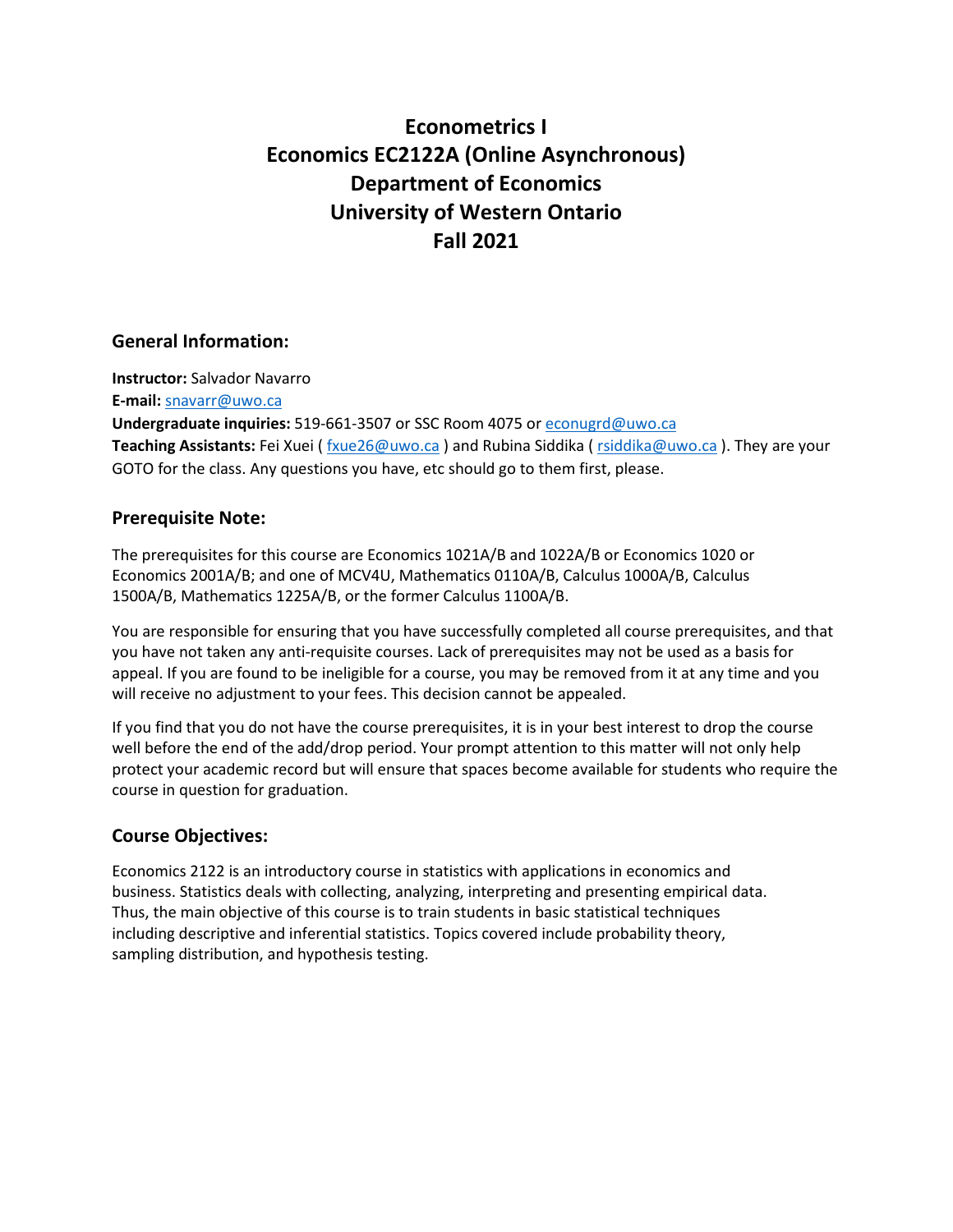# **Course Learning Outcomes:**

After successful completion of Economics 2122A, students will be able to:

- 1. Represent economic relationships using graphical and mathematical methods.
- 2. Calculate and interpret probabilities.
- 3. Calculate and interpret probability distributions for discrete and continuous random variables.
- 4. Calculate and interpret confidence intervals and understand the process of hypothesis testing.
- 5. Make inferences about populations based upon quantitative analysis of sample data.

# **Textbook(s):**

Statistics for Business and Economics, 8th edition, by Newbold, Carlson, and Thorne. Make sure that it includes MyLab as all homeworks and exams will be assigned via the MyLab platform. The access code may come packaged with the new textbook or can be purchased separately.

My EconLab[: https://www.pearsonmylabandmastering.com](https://www.pearsonmylabandmastering.com/) Instructor's course ID: navarro84885

Instructions for registering can be found in the OWL webpage for the course.

# **Tentative Course Schedule:**

This is an asynchronous class, meaning that I will record the material and upload it, we will not have live (virtual) teaching sessions. Ideally, the recorded material for the class will be uploaded to the class OWL website on Tuesdays. Depending on circumstance the first half may be uploaded on Tuesday and the next half on Thursday.

The midterm exam will have a two hour duration and will be available on mylab on a window between 4:00pm and 8:00pm on October 21. Formats requiring calculations. Non-programmable calculator allowed.

The final exam will also be asynchronous and available on mylab. It will last 3 hours and will have a window of availability of 5 hours. Date and times yet to be determined. Formats requiring calculations. Non-programmable calculator allowed.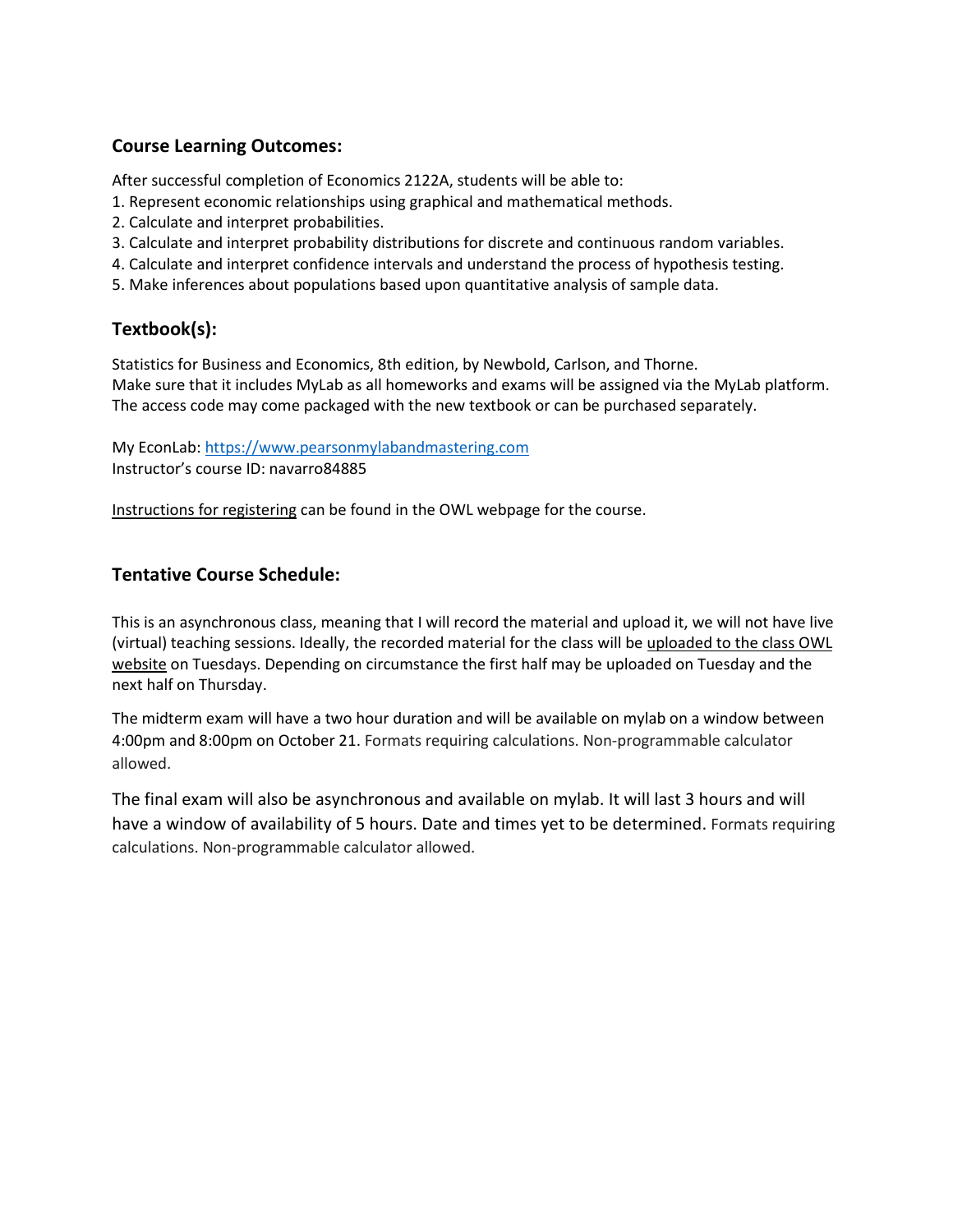| Week           | <b>Dates</b>     | <b>Chapters Covered</b>                                                            | <b>Homework</b>                                  |
|----------------|------------------|------------------------------------------------------------------------------------|--------------------------------------------------|
| $\mathbf{1}$   | Sep 8 - 10       | Introductions. Administrative stuff. You work out<br>how to use mylab.             | H <sub>0</sub> : not due                         |
| $\overline{2}$ | Sep 13 - 17      | $\mathbf{1}$                                                                       | H1: upload Sep 16                                |
| 3              | Sep 20 - 24      | $\overline{2}$                                                                     | H1: due Sep 21<br>H2: upload Sep23               |
| 4              | Sep 27 - Oct 1   | 3                                                                                  | H2: due Sep 28<br>H3: upload Sep 30              |
| 5              | Oct 4 - 8        | 4                                                                                  | H3: due Oct 5<br>H4: upload Oct 7                |
| 6              | Oct 11 - 15      | 5                                                                                  | H4: due Oct 12<br>H5: upload Oct 14              |
| 7              | Oct 19           | Half 6                                                                             | H5: due Oct 19                                   |
|                | <b>Oct 21</b>    | Midterm Exam Online (Asynchronous, Between<br>4:00pm and 8:00pm, Duration 2 hours) |                                                  |
| 8              | Oct 25 - 29      | Half 6/Half 7                                                                      | H6: upload Oct 26<br>H6: due Oct 29              |
| 9              | Nov $1-5$        | <b>READING WEEK</b>                                                                |                                                  |
| 10             | Nov 8 - 12       | Half 7 / Half 8                                                                    | H7 upload: Nov 9<br>H7 due: Nov 12               |
| 11             | Nov 15 - 19      | Half 8 / Half 9                                                                    | H8 upload: Nov 16<br>H8 due: Nov 19              |
| 12             | Nov 22 - 26      | Half 9 / Half 10                                                                   | H9 upload: Nov 23<br>H9 due: Nov 26              |
| 13             | Nov $29 - Dec 3$ | Half 10                                                                            | H10 upload: Nov 30<br>H <sub>10</sub> due: Dec 3 |

# **Calculation of Course Mark:**

The Weight of each assessment in calculating your course mark is as follows:

Midterm exam (Oct 21): 35% Final exam (Dec TBA): 45% Homeworks: 20%

#### **Notes:**

- 1. Course scheduling including test dates are tentative and subject to change depending on university regulation. Further details will be provided on the course OWL website as the dates approach.
- 2. All tests will be administered via the mylab platform. No test will have a time limit exceeding two hours. Further details will be provided on the course OWL website as the dates approach.
- 3. Students should keep this schedule and workload in mind given their other courses and commitments. Students should plan to ensure that they have the capacity to complete the tests on these test dates. Students should notify the instructor of conflicts with any of these test dates no later that two business days before the test date.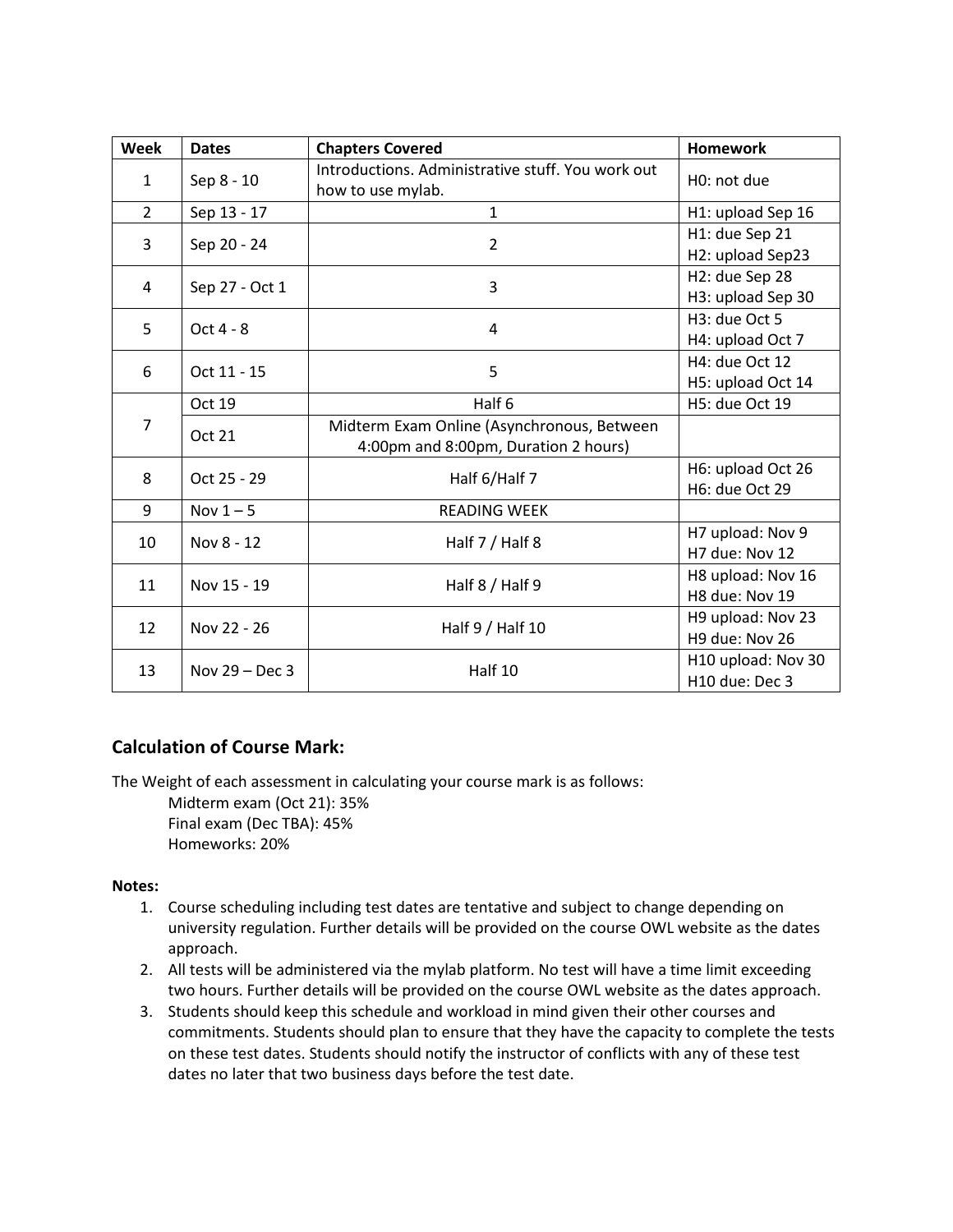4. Students are expected to take the tests without consulting books, other people or online resources.

#### **Policy Regarding Missed Exams and Homeworks:**

Students must hand in the homeworks on the assigned times and dates. No exceptions. If a student misses a homework the weight of that homework will be a zero. Keep in mind there are a total of 10 homeworks and they collectively account for 20% of the grade.

Students must take the midterm exam at the assigned time and date. There will be no make-up test. Students with **an approved** absence from the midterm will have the weight of the missed test reallocated to the final exam.

If the **approved absence** is for the Final Exam, and if this compromises the student's completion of the course learning outcomes, then the student will be required to write an additional assessment during the final exam period. This additional assessment may differ from the Final Exam in format.

Students who miss any assessments must follow the University of Western Ontario's procedures from approval of their absence in order to receive an accommodation. If the University announces any procedures for approval of absences during the Fall 2021 that supplement or supplant those currently in place, please follow those procedures.

#### **Copyright:**

Lectures and course materials, including power point presentations, outlines, and similar materials, are protected by copyright. Students may take notes and make copies of course materials for their own educational purposes. Students may not record lectures, reproduce (or allow others to reproduce), post or distribute lecture notes, wiki material, and other course materials publicly and/or for commercial purposes without written consent.

# **Department Policies for Fall 2021**

**Remember that the University expects all students to take responsibility for their own Academic Programs. Students should also check their registration to ensure they are enrolled in the correct courses.** 

- 1. Guidelines and policies for the Faculty of Social Science and the Department of Economics and posted online in the current Western Academic Calendar at: <https://westerncalendar.uwo.ca/>
- 2. Students must familiarize themselves with the "Rules of Conduct for Examinations" [http://www.uwo.ca/univsec/pdf/academic\\_policies/exam/administration.pdf](http://www.uwo.ca/univsec/pdf/academic_policies/exam/administration.pdf)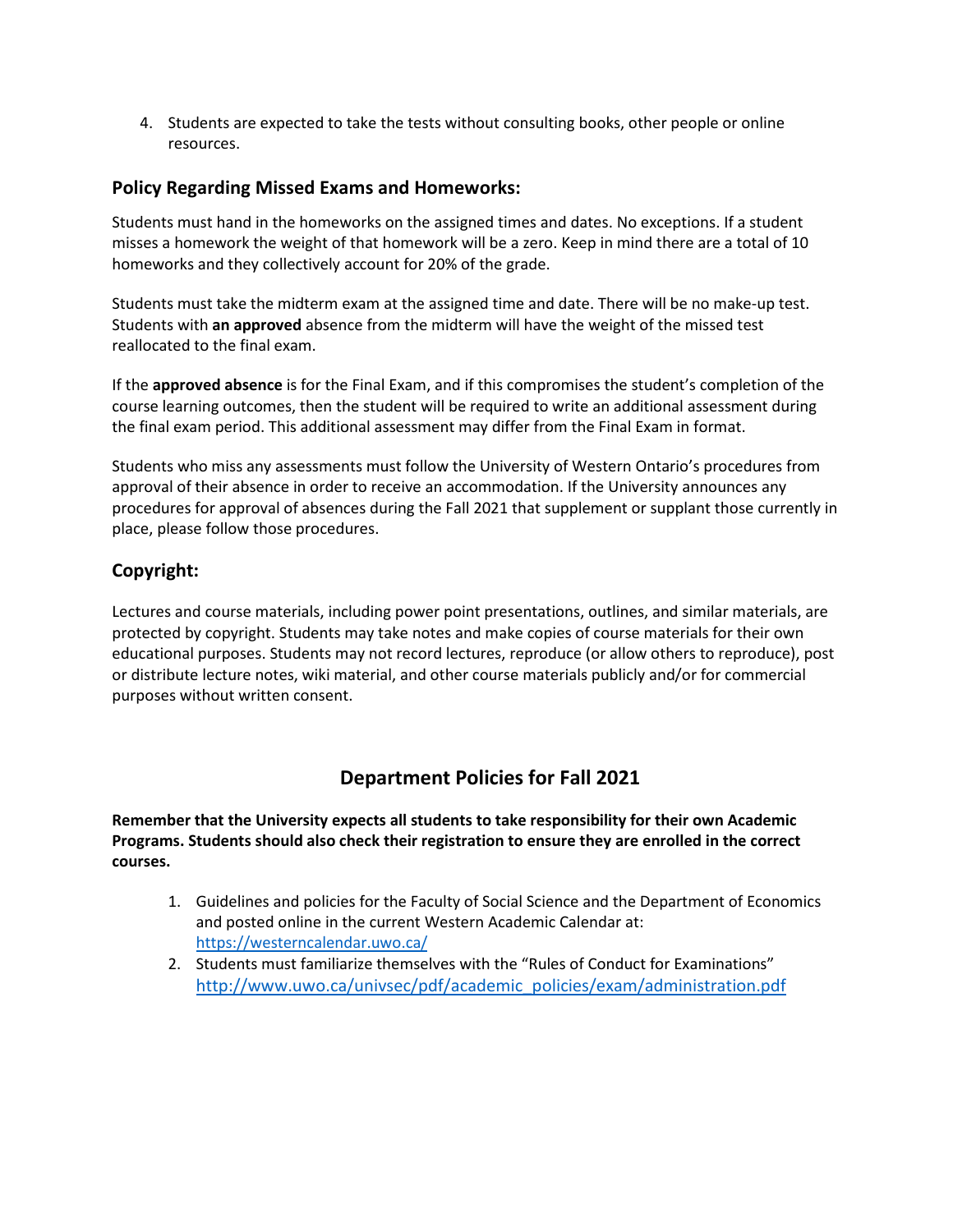- 3. **Cheating as an academic offence:** Students are responsible for understanding what it means to "cheat". The Department of Economics treats cheating incidents very seriously and will investigate any suspect behaviour. Students found guilty will incur penalties that could include a failing grade or being barred from future registration in other Economics courses of programs. The University may impose further penalties such as a notation on an official academic transcript, suspension, or expulsion.
- 4. When appealing a mark, students should refer to the Student Academic Appeals section in the current Western Academic Calendar (see point 1). Please note the relevant deadlines. The Department will not consider and appeal unless an attempt has been made to settle the matter with the instructor first. Students who remain dissatisfied with the outcome may proceed with a written appeal (e-mails are not acceptable) to the Undergraduate Director in Economics, stating the reasons for their appeal. A checklist is provided at: [https://economics.uwo.ca/undergraduate/program\\_counselling/responsibilities\\_policies.ht](https://economics.uwo.ca/undergraduate/program_counselling/responsibilities_policies.html) [ml](https://economics.uwo.ca/undergraduate/program_counselling/responsibilities_policies.html)
- 5. Systematic adjustments of a class grade distribution (either up or down) can occur in Economics courses. The fact that grades have been adjusted is **not** grounds for an appeal.
- 6. Faculty of Social Science policy states that oversleeping or misreading an exam schedule is **not** grounds for a makeup. This rule applies to midterm and final exams in the Department of Economics

# **Policy on Tests, Final Exams and on Missed Academic Responsibilities**

Students who proceed to write a test or examination must be prepared to accept the mark. Rewritting tests or examinations, or retroactive reweighting of marks, is **not** permitted. Students must book travel arrangements AFTER final exam dates have been posted; travel is not an acceptable excuse for absence from a final exam.

Students who are temporarily unable to meet academic requirements due to extenuating circumstances can follow the University's procedures to request academic consideration through the following routes

a) Submit a self-reported absence form if the conditions for submission are met (e.g., only for exams or assessments worth 30% or less of the course mark; not applicable to final exams; maximum one self-reported absence per term; see [https://www.registrar.uwo.ca/academics/academic\\_considerations/self\\_reported\\_absence](https://www.registrar.uwo.ca/academics/academic_considerations/self_reported_absences_faqs.html) s faqs.html for full list of conditions and info.

If the conditions for submission of Self-Reported Absence form are not met, then:

- b) For **medical** absences, submit a Student Medical Certificate (SMC) signed by a licensed medical or mental health practitioner along with a request for academic consideration to Academic Counselling in the student's home Faculty [\(https://www.registrar.uwo.ca/academics/academic\\_considerations/index.html\)](https://www.registrar.uwo.ca/academics/academic_considerations/index.html)
- c) For **non-medical** absences (e.g., religious or compassionate), submit appropriate documentation to Academic Counselling in the student's home Faculty.